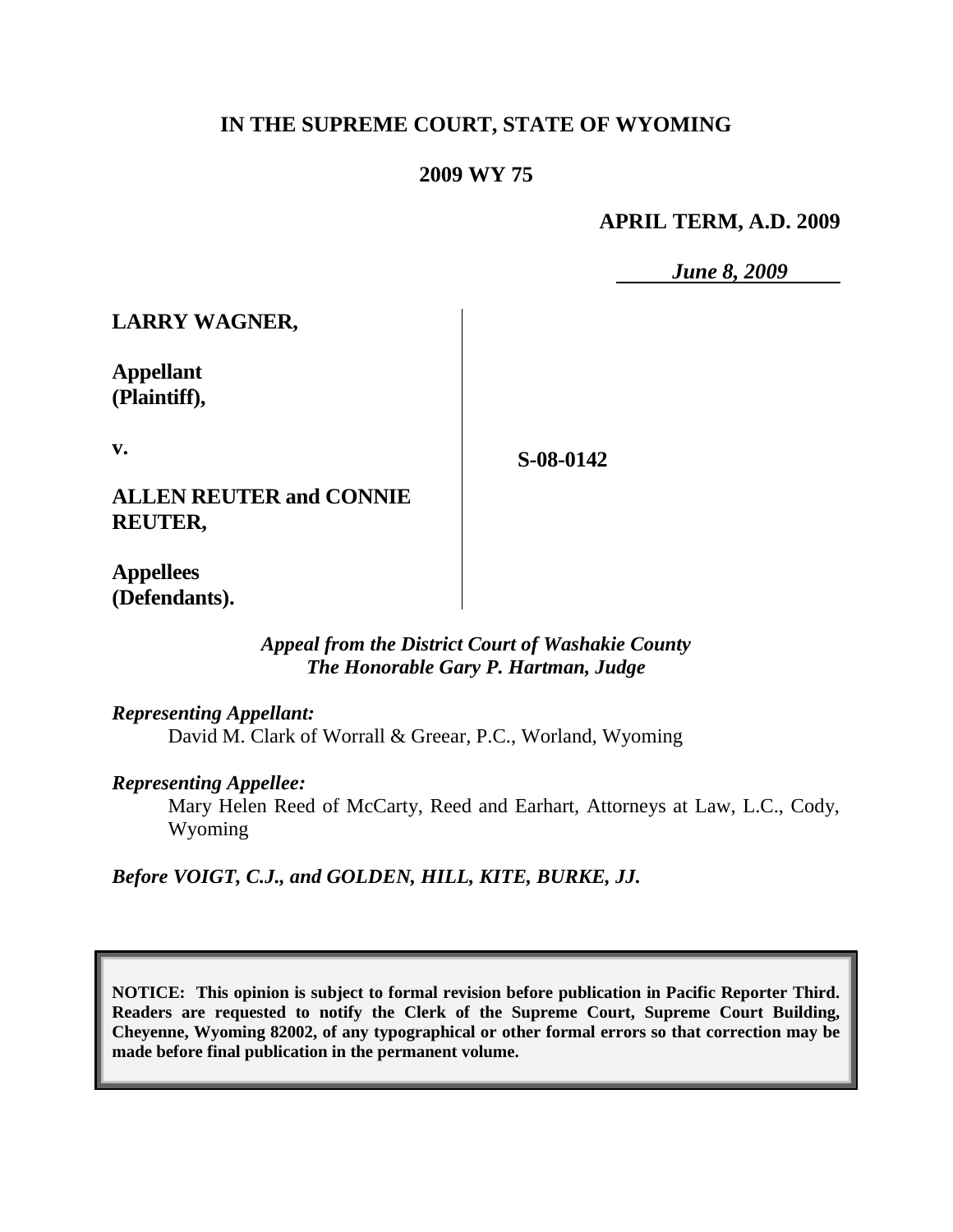**GOLDEN**, Justice.

l

[¶1] Appellant, Larry Wagner, sued Appellees, Allen and Connie Reuter, to recover the value of field work allegedly performed on a farm purchased by the Reuters, asserting claims of breach of contract, promissory estoppel, and unjust enrichment, and to recover damages for the Reuters' alleged conversion of irrigation tubes owned by Wagner. The district court granted summary judgment in favor of the Reuters on all claims and awarded costs. We affirm in part, reverse in part, and remand.

## **ISSUES**

[¶2] Wagner presents these issues:

A. Whether the District Court erred by granting summary judgment to Appellees in regards to each of Appellant's causes of action for breach of contract, promissory estoppel, unjust enrichment, and conversion.

B. Whether the District Court erred by awarding deposition costs and costs of copies to Appellees.

## **FACTS**

[¶3] In January 2007, the Reuters purchased agricultural land in Washakie County, Wyoming, known as the Swing Farm. LTK, Inc. of which Rita Wagner, Wagner's wife, held 100% ownership interests, owned the real estate and Wagner, doing business as Larry Wagner Farms, operated the farm. The terms of the sale of the Swing Farm were detailed in the Contract to Buy and Sell Real Estate dated January 11, 2007.<sup>1</sup>

[¶4] Prior to signing the contract, the real estate agent and the Wagners discussed with the Reuters the issue of compensation for the field preparation work that Mr. Wagner had done on the farm in the fall of 2006. Wagner claimed he had plowed, disked, roller harrowed, and floated certain parcels of the Swing Farm. Mr. Reuter agreed to pay for the field work performed by Wagner but refused to sign a contract which included a set monetary provision because he was unable to inspect the land to ascertain what work had actually been completed. As a result, a provision was inserted into the contract, which stated: "Seller has done field preparation for the 2007 crop year. Compensation to seller for said work shall be settled between buyer and seller outside of this Contract."

<sup>&</sup>lt;sup>1</sup> LTK, Inc. subsequently assigned to Wagner all choses in action it may have against the Reuters. For simplicity sake, we will refer to Wagner in this case when we would otherwise refer to LTK, Inc.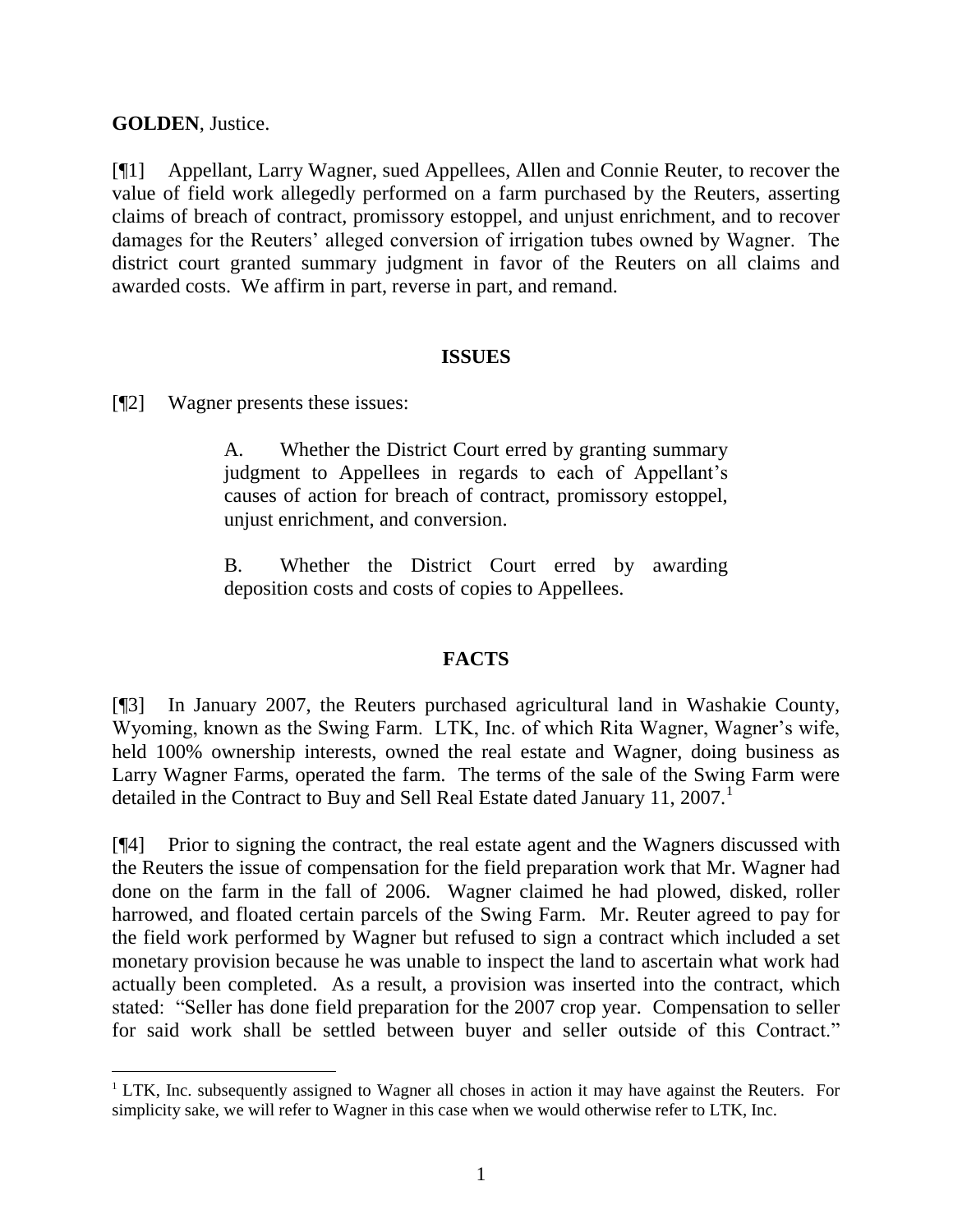However, no further discussions occurred between the parties, and no payment was made by the Reuters for the field work.

[¶5] The contract also contained a provision requiring the Wagners to remove their personal property from the Swing Farm by March 10, 2007. Despite the contractual deadline, Wagner left irrigation tubes in a shed on the farm. On May 28, 2007, believing that Wagner no longer wanted the tubes, Mr. Reuter instructed Dave Tolsdorf, who was operating the farm, to use them for irrigation purposes. Tolsdorf subsequently used some of the tubes for a few hours, but most remained bundled in the shed. A day or two later, Wagner entered the Swing Farm property to retrieve his tubes and discovered that some of them had been placed in a field. Wagner immediately complained to Mr. Reuter, who told Wagner to remove the tubes from his property.

[¶6] That same day, Wagner contacted Pete Smet of Smet's Metal to retrieve the tubes from the farm. Wagner never inspected the tubes but assumed they were damaged and sold them to Smet. According to Tolsdorf, Smet and William Bell, who helped Smet retrieve the tubes, none of the tubes were damaged, and a large portion of them were still in their original bundles.

[¶7] On June 13, 2007, Wagner instituted the instant action against the Reuters. In his complaint, Wagner claimed the Reuters owed him \$30,487.50 for the field work on the Swing Farm and asserted claims of breach of contract and unjust enrichment. He also alleged the Reuters converted the irrigation tubes to their own use and possession and sought damages in the amount of \$6,000.00 for the loss of the tubes. Wagner subsequently filed an amended complaint on November 15, 2007, adding a cause of action for promissory estoppel pertaining to the field work.

[¶8] The Reuters answered both complaints, denying the allegations and asserting affirmative defenses. On January 25, 2008, the Reuters filed a motion for summary judgment as to all claims asserted by Wagner. The Reuters supported their motion with the transcripts of the depositions of the parties and affidavits of Smet, Bell, and Tolsdorf. Wagner countered with an affidavit of his wife and affidavits of Robert Swander, the real estate agent, and Roy Swander, both of whom were present when the contract was executed.

[¶9] Following a hearing on February 6, 2008, the district court granted the Reuters' motion for summary judgment on all claims. The Reuters then sought costs and attorney fees to which Wagner objected. The district court awarded costs in the amount of \$905.01 but denied the Reuters' request for attorney fees. This appeal followed.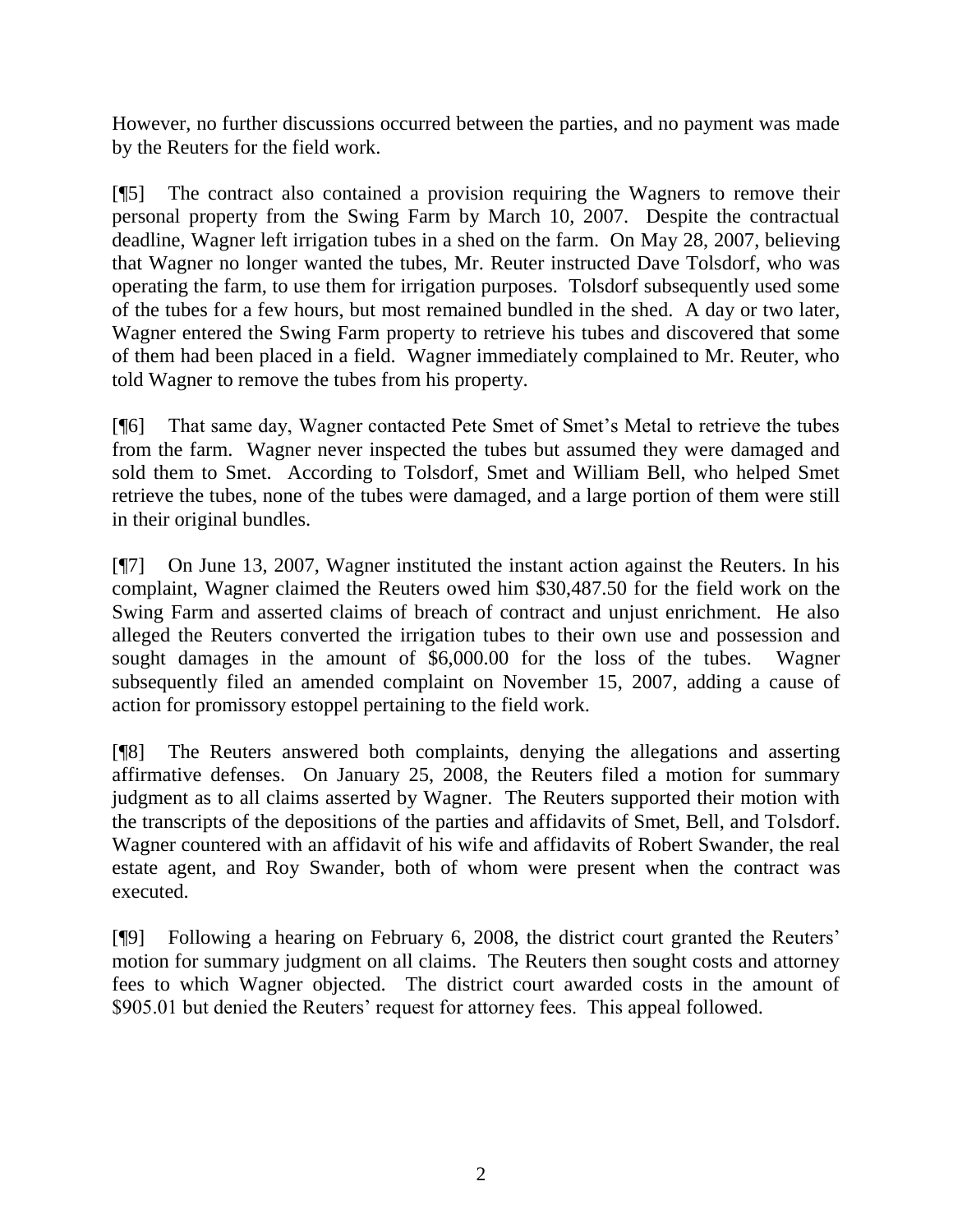#### **DISCUSSION**

#### *Summary Judgment Law*

[¶10] Summary judgment is appropriate "if the pleadings, depositions, answers to interrogatories, and admissions on file, together with the affidavits, if any, show that there is no genuine issue as to any material fact and that the moving party is entitled to a judgment as a matter of law." W.R.C.P. 56(c). A genuine issue of material fact exists when a disputed fact, if proven, would establish or refute an essential element of a cause of action or a defense that a party has asserted. *Metz Beverage Co. v. Wyoming Beverages, Inc.*, 2002 WY 21, ¶ 9, 39 P.3d 1051, 1055 (Wyo. 2002). We recently summarized the parties' responsibilities regarding a motion for summary judgment:

> The summary judgment movant bears the initial burden of establishing a *prima facie* case for summary judgment by showing that no genuine issue of material fact exists and that judgment should be granted as a matter of law. *Boehm v. Cody Country Chamber of Commerce*, 748 P.2d 704, 710 (Wyo. 1987). He must present admissible evidence to meet his burden. *Sunshine Custom Paints & Body, Inc. v. South Douglas Highway Water & Sewer Dist.*, 2007 WY 206, ¶ 9, 173 P.3d 398, 401 (Wyo. 2007).

> If the party seeking summary judgment carries his burden, the opposing party must present specific facts to demonstrate a genuine issue of material fact exists. *Hatton v. Energy Electric Co.*, 2006 WY 151, ¶ 9, 148 P.3d 8, 12 (Wyo. 2006). We explained the duties of the party opposing a motion for summary judgment in *Cook* [*v. Shoshone First Bank*, 2006 WY 13], ¶ 12, 126 P.3d [886,] 890 [(Wyo. 2006)], quoting *Jones v. Schabron*, 2005 WY 65, ¶¶ 9-11, 113 P.3d 34, 37 (Wyo. 2005):

> > After a movant has adequately supported the motion for summary judgment, the opposing party must come forward with competent evidence admissible at trial showing there are genuine issues of material fact. The opposing party must affirmatively set forth material, specific facts in opposition to a motion for summary judgment, and cannot rely only upon allegations and pleadings . . ., and conclusory statements or mere opinions are insufficient to satisfy the opposing party's burden.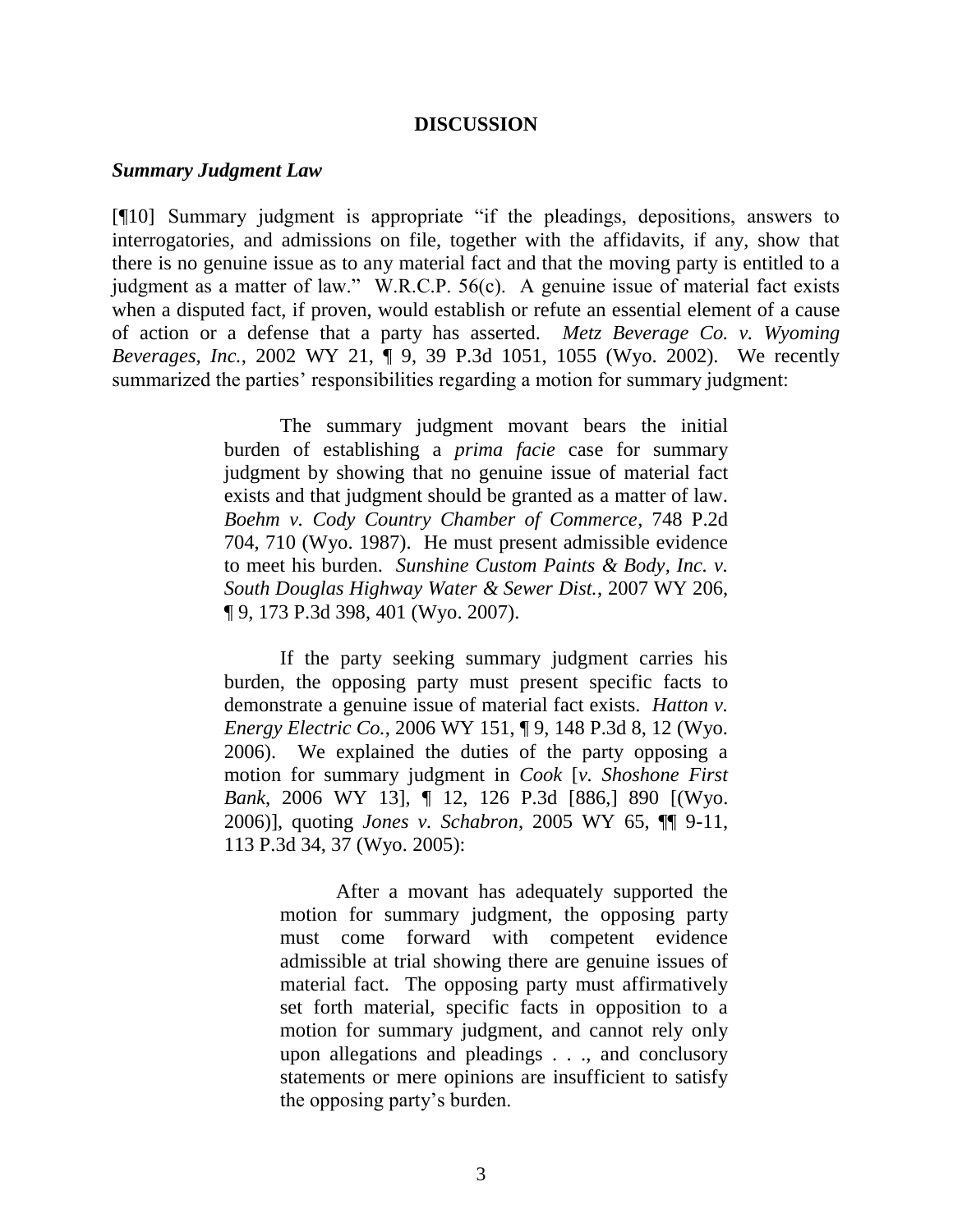The evidence opposing a prima facie case on a motion for summary judgment "must be competent and admissible, lest the rule permitting summary judgments be entirely eviscerated by plaintiffs proceeding to trial on the basis of mere conjecture or wishful speculation." Speculation, conjecture, the suggestion of a possibility, guesses, or even probability, are insufficient to establish an issue of material fact.

## *Alloway v. RT Capital, Inc.*, 2008 WY 123, ¶¶ 7-8, 193 P.3d 713, 715-16 (Wyo. 2008).

[¶11] On appeal, this Court evaluates the propriety of a district court's summary judgment ruling by examining the same materials and following the same standards as the district court. *Id*., ¶ 6, 193 P.3d at 715; *Metz*, ¶ 9, 39 P.3d at 1055. We examine the record de novo in the light most favorable to the party opposing the motion, giving that party the benefit of all favorable inferences which may be fairly drawn from the record. *Alloway*, ¶ 6, 193 P.3d at 715. If upon review of the record, doubt exists about the presence of genuine issues of material fact, we resolve that doubt against the party seeking summary judgment. *Roussalis v. Wyoming Medical Center, Inc.*, 4 P.3d 209, 229 (Wyo. 2000). We review questions of law de novo without giving any deference to the district court's determinations. *Metz*, ¶ 9, 39 P.3d at 1055. If we can uphold summary judgment on any proper legal basis appearing in the record, we will. *Bitker v. First Nat'l Bank in Evanston*, 2004 WY 114, ¶ 8, 98 P.3d 853, 855 (Wyo. 2004); *Hulse v. First Interstate Bank of Commerce-Gillette*, 994 P.2d 957, 959 (Wyo. 2000).

[¶12] Mindful of these foregoing principles and our standard of review applicable to a district court's order granting summary judgment, we will now determine whether the Reuters were entitled to have summary judgment entered in their favor.

## *Field Work*

[¶13] Regarding the issues raised by Wagner, the district court was correct in summarily disposing of Wagner's unjust enrichment and promissory estoppel claims. Such claims are precluded by the existence of an enforceable contract. *Sowerwine v. Keith*, 997 P.2d 1018, 1021 (Wyo. 2000). Our concern, therefore, is with the language of the contract.

[¶14] The construction of contractual language, being a matter of law, is reviewed de novo.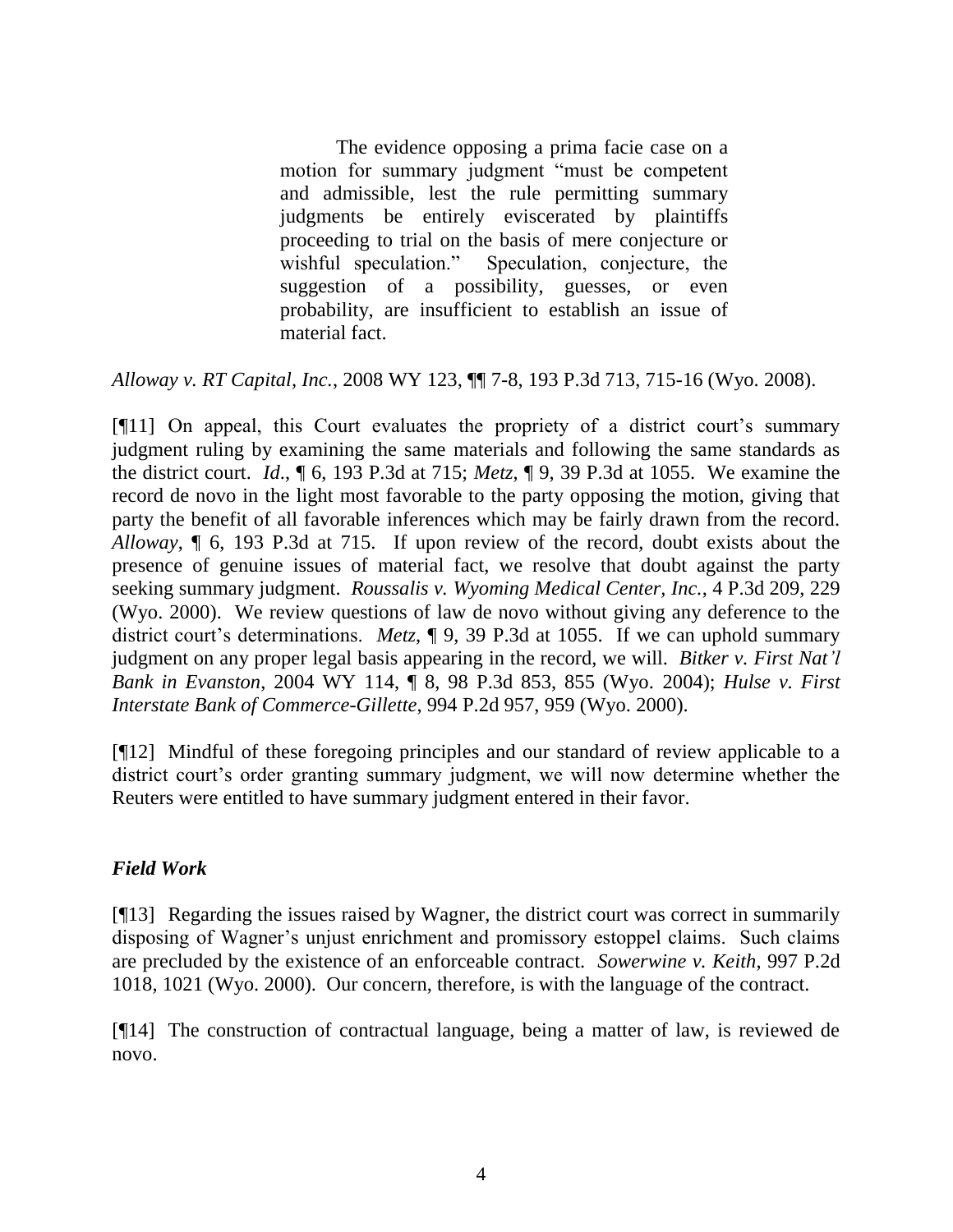According to our established standards for interpretation of contracts, the words used in the contract are afforded the plain meaning that a reasonable person would give to them. *Doctors' Co. v. Insurance Corp. of America*, 864 P.2d 1018, 1023 (Wyo. 1993). When the provisions in the contract are clear and unambiguous, the court looks only to the "four corners" of the document in arriving at the intent of the parties. *Union Pacific Resources Co.* [*v. Texaco, Inc.*], 882 P.2d [212,] 220 [(Wyo. 1994)]; *Prudential Preferred Properties* [*v. J and J Ventures, Inc.*], 859 P.2d [1267,] 1271 [(Wyo. 1993)]. In the absence of any ambiguity, the contract will be enforced according to its terms because no construction is appropriate. *Sinclair Oil Corp. v. Republic Ins. Co.*, 929 P.2d 535, 539 (Wyo. 1996); *Prudential Preferred Properties*, 859 P.2d at 1271.

*Amoco Production Co. v. EM Nominee Partnership Co.*, 2 P.3d 534, 540 (Wyo. 2000); *see also Roney v. B.B.C. Corp.*, 2004 WY 113, ¶ 10, 98 P.3d 196, 200 (Wyo. 2004).

[¶15] The contractual language at issue is: "Seller has done field preparation for the 2007 crop year. Compensation to seller for said work shall be settled between buyer and seller outside of this Contract." Wagner argues this language binds the Reuters to pay for the field preparation work he performed. The Reuters, on the other hand, argue the language does not bind them to pay anything. Both parties are correct. By this contractual language, the Reuters obligated themselves to pay for field work completed. If no field work was done, the Reuters would owe Wagner nothing.

[¶16] Confusion seems to be caused by the fact that the actual amount due was to be settled outside the contract. This does not, however, render the provision meaningless within the context of the contract. Far from being a fruitless provision, this provision mandates, as part of the consideration for the sale of the farm, that the parties settle on a price for completed field work. This is, in essence, an agreement to engage in negotiations on the issue of field work. We find this agreement to engage in negotiations an integral part of the contract and fully enforceable.

[¶17] That this provision in the contract was breached is irrefutable. The facts reveal that the Reuters never engaged in any negotiations with Wagner as required by the contract. The potential result of such negotiations – the amount due and owing  $-$  is irrelevant to whether this contract provision has been violated. The district court thus erred in its determination that the contract was not breached. Still pending is the issue of damages. Genuine issues of material fact clearly exist as to what a reasonable amount of monetary compensation, if any, may be appropriate in this case.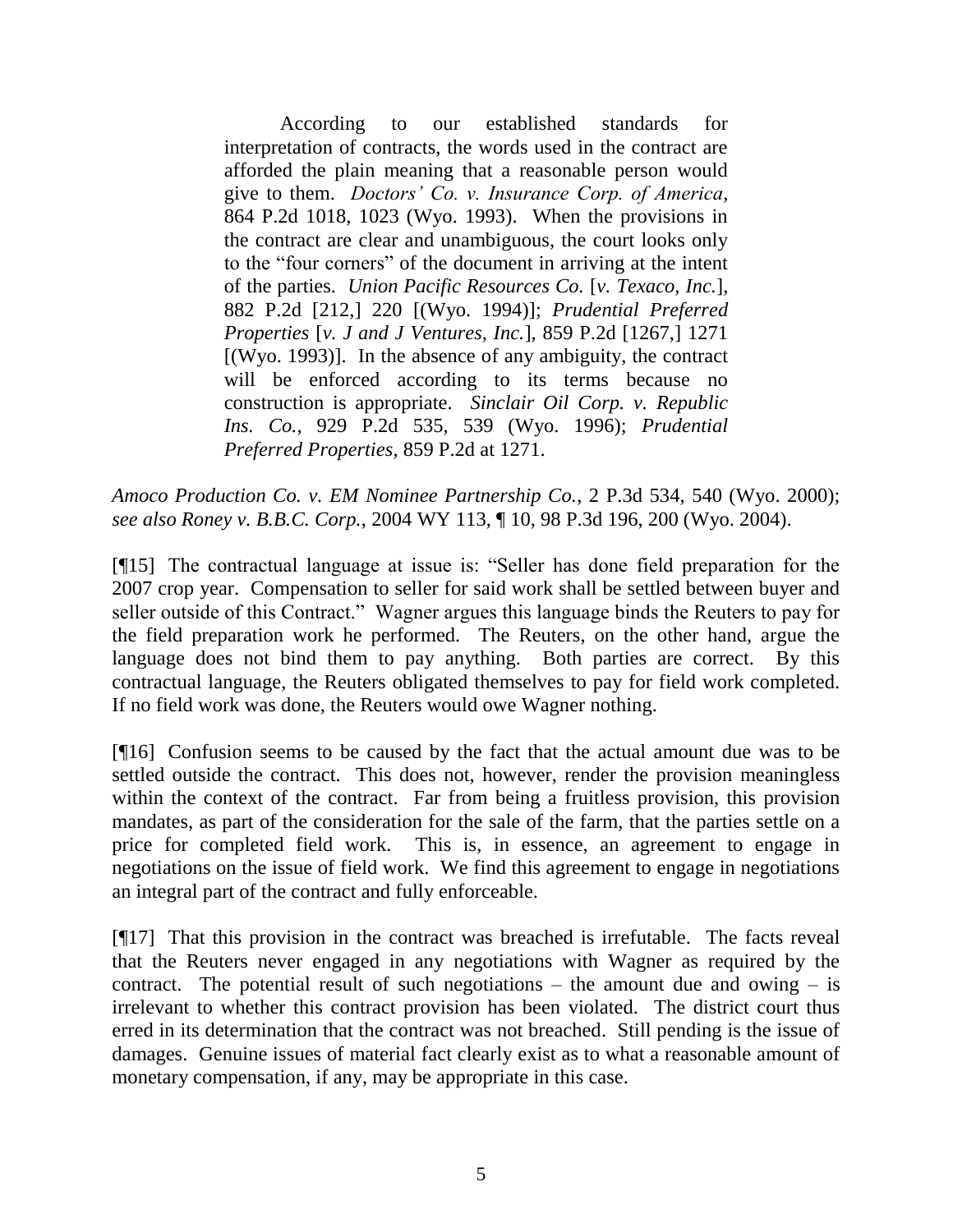## *Irrigation Tubes*

[¶18] Wagner also challenges the propriety of summary judgment on his conversion claim concerning the irrigation tubes. We have defined conversion as "any distinct act of dominion wrongfully executed over one's property in denial of his right or inconsistent therewith." *Johnson v. Reiger*, 2004 WY 83, ¶ 27, 93 P.3d 992, 999 (Wyo. 2004). In essence, "[c]onversion occurs when a person treats another's property as his own, denying the true owner the benefits and rights of ownership." *Id*. (quoting *Marchant v. Cook*, 967 P.2d 551, 556 (Wyo. 1998)). In order to establish a cause of action in conversion, a plaintiff must show:

> (1) he had legal title to the converted property; (2) he either had possession of the property or the right to possess it at the time of the conversion; (3) the defendant exercised dominion over the property in a manner which denied the plaintiff his rights to use and enjoy the property; (4) in those cases where the defendant[] lawfully, or at least without fault, obtained possession of the property, the plaintiff made some demand for the property's return which the defendant refused; and (5) the plaintiff has suffered damage by the loss of the property.

*Johnson*, ¶ 27, 93 P.3d at 999-1000; *Marchant*, 967 P.2d at 556.

[¶19] Applying the elements necessary to establish a claim for conversion, we conclude summary judgment was appropriately granted to the Reuters. We find dispositive the lack of any proof as to element four. The undisputed facts reveal that Wagner left the irrigation tubes on the farm after the contractual deadline for removal of his personal property. Approximately two and one-half months later, the Reuters used some of the tubes because they believed Wagner no longer wanted them. The undisputed facts show that upon being contacted by Wagner, the Reuters never refused to return the tubes. Indeed, Wagner acknowledged in his deposition testimony that the Reuters immediately surrendered the irrigation tubes upon his demand, and that he contacted Smet that same day to remove the tubes from the Reuters' property. Wagner also acknowledged that Smet picked up the tubes the same day as requested. Smet's affidavit confirmed he took possession of the irrigation tubes the same day Wagner contacted him. In light of these facts, Wagner's conversion claims fails as a matter of law.

## *Award of Costs*

[¶20] Lastly, Wagner contends the district court erred in awarding costs to the Reuters. Costs are permitted under W.R.C.P. 54(d)(1) to the "prevailing party" of the litigation. A party is a prevailing party only if his or her position is improved by the litigation. *Schaub*